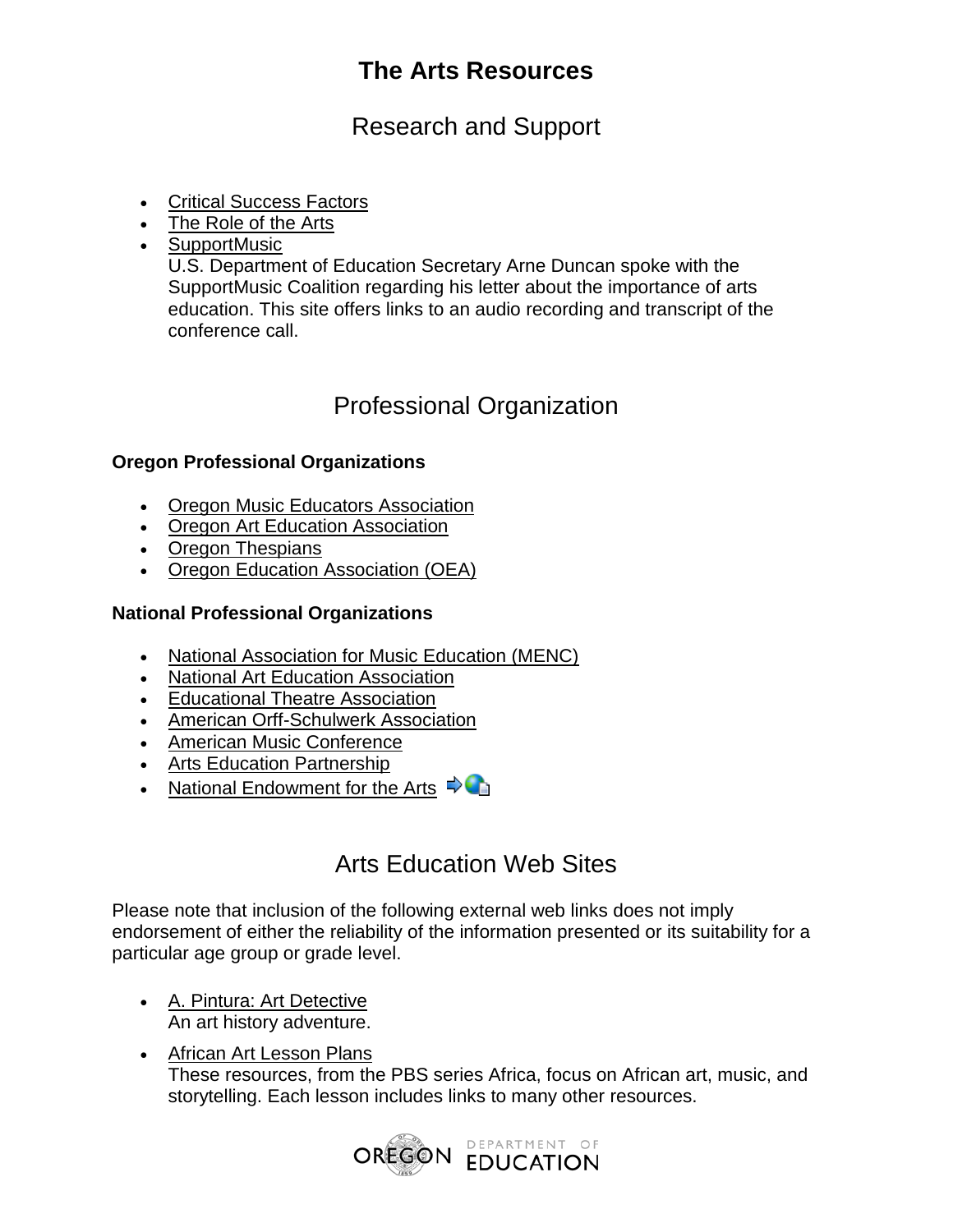### • Art History Theme Page

Students and teachers will find curricular resources to help them learn about this topic. In addition, there are also links to instructional materials (lesson plans) which will help teachers provide instruction in this theme.

#### [Art Safari](http://artsafari.moma.org/)  An adventure in looking for children and adults.

• ArtLex Art Dictionary

You'll find definitions for more than 3,600 terms used in discussing art/visual culture, along with thousands of supporting images, pronunciation notes, great quotations, and cross-references.

[ArtSource](http://www.ilpi.com/artsource/) 

A gathering point for networked resources on Art and Architecture. The content is diverse and includes pointers to resources around the net as well as original materials submitted by librarians, artists, and art historians, etc. This site is intended to be selective, rather than comprehensive.

[CyberKids](http://www.cyberkids.com/) 

Creative Works: original art, articles, poetry, stories, and multimedia created by kids, plus links to our Young Composers site and some music-related games. Learning Center: links to some sites where you can get online tutoring, help with homework, and information about scholarships.

#### • Imagination Factory

There's no machinery at The Imagination Factory, and smokestacks don't pollute the air. Instead, we teach children and their caregivers creative ways to recycle by making art. Visitors learn dozens of inexpensive ways to create art and crafts as they help save the environment. The lessons and activities include drawing, painting, sculpture, collage, papier-mâché, marbling, and crafts, and a special section for holiday art and crafts is featured.

#### • Incredible @rt Department

This site, hosted by Princeton Online, has a wealth of links related to arts education.

• KinderArt

This site is for school teachers, art educators, after-school program directors, future teachers, college students, artists, homeschoolers, and those who want to enrich their children's artistic lives at home.

- [Michelangelo Buonarroti](http://www.michelangelo.com/buon/bio-index2.html)  Information about the life and work of Michelangelo.
- [MusicKit: The Virtual Music Classroom](http://www.musickit.com/)  Music activities for children and resources for teachers.
- [National Assembly of State Arts Agencies](http://www.nasaa-arts.org/)  The National Assembly of State Arts Agencies works to increase participation in the arts in communities across the nation. This site includes links to state arts

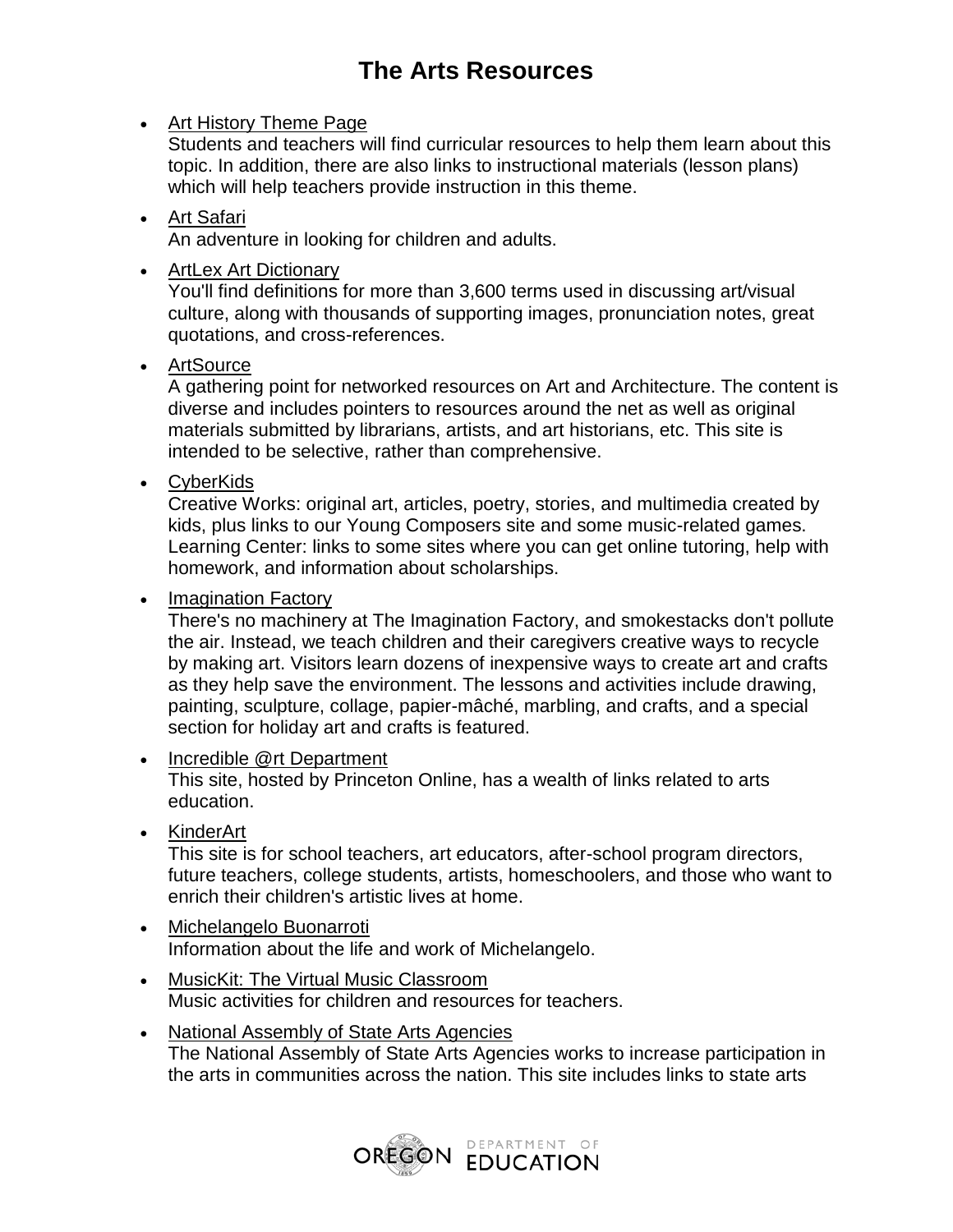agencies, many of which are involved in innovative approaches to arts education and provide creative alternatives for at-risk youth.

• National Endowment for the Arts

The National Endowment for the Arts is a public agency dedicated to supporting excellence in the arts, both new and established; bringing the arts to all Americans; and providing leadership in arts education.

• National PTA

As the largest volunteer child advocacy association in the nation, National Parent Teacher Association (PTA) reminds our country of its obligations to children and provides parents and families with a powerful voice to speak on behalf of every child while providing the best tools for parents to help their children be successful students.

• New Horizons for Learning

A leading-edge resource for educational change by identifying, communicating, and helping to implement successful educational strategies. New Horizons for Learning's role has always been to give visibility to effective teaching and learning practices and ideas that have not yet reached the mainstream, and to work in coordination with other reputable networks and learning communities. New Horizons for Learning has often been a "launching pad" for new educational organizations and projects.

[Teacher's Guide for the Professional Cartoonist](http://www.cagle.com/teacher/) 

This is the Teachers' Guide for using the Professional Cartoonists Index web site in your classes. This site provides lesson plans for using the editorial cartoons as a teaching tool in Social Sciences, Art, Journalism, and English at all levels.

[The Art & Creative Materials Institute, Inc.](http://www.acminet.org/) 

An international association, composed of a diverse and involved membership, recognized as the leading authority on art and creative materials. Founded in 1936, ACMI was organized to assist its members in providing the public with art and creative materials for children and artists that are non-toxic.

• The Community Discovered

The Community Discovered was a five-year project that linked technology and the arts with other subject areas to transform the education of K-12 students. The focus of this project was to develop constructivist curriculum models of engaged student learning using technology and the resources of the Internet. Conducted by Westside Community Schools in Omaha, Nebraska in conjunction with the Grand Island, Lexington, McCartney, Nebraska City, Omaha, Smallfoot, and Winnebago Public School Districts and a Consortium of Partner Agencies, The Community Discovered project built upon and extended the impact of the Art and Technology Integration (ATI) Project, conducted by Westside Community Schools and the Grand Island Public Schools.